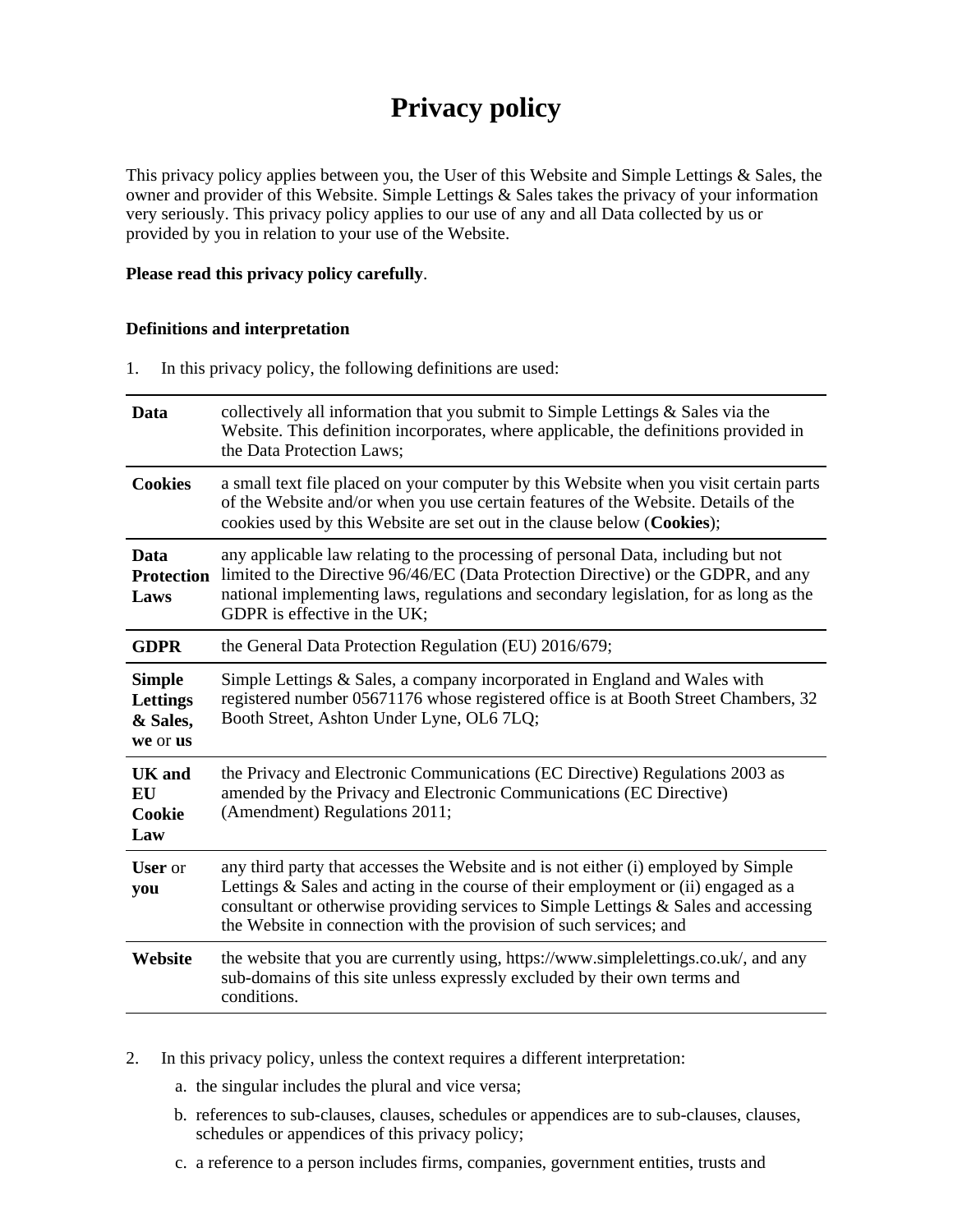partnerships;

- d. "including" is understood to mean "including without limitation";
- e. reference to any statutory provision includes any modification or amendment of it;
- f. the headings and sub-headings do not form part of this privacy policy.

# **Scope of this privacy policy**

- 3. This privacy policy applies only to the actions of Simple Lettings & Sales and Users with respect to this Website. It does not extend to any websites that can be accessed from this Website including, but not limited to, any links we may provide to social media websites.
- 4. For purposes of the applicable Data Protection Laws, Simple Lettings & Sales is the "data controller". This means that Simple Lettings & Sales determines the purposes for which, and the manner in which, your Data is processed.

# **Data collected**

- 5. We may collect the following Data, which includes personal Data, from you:
	- a. a list of URLs starting with a referring site, your activity on this Website, and the site you exit to (automatically collected);

in each case, in accordance with this privacy policy.

# **How we collect Data**

- 6. We collect Data in the following ways:
	- a. data is given to us by you; and
	- b. data is collected automatically.

# **Data that is given to us by you**

- 7. Simple Lettings & Sales will collect your Data in a number of ways, for example:
	- a. when you contact us through the Website, by telephone, post, e-mail or through any other means;

in each case, in accordance with this privacy policy.

# **Data that is collected automatically**

- 8. To the extent that you access the Website, we will collect your Data automatically, for example:
	- a. we automatically collect some information about your visit to the Website. This information helps us to make improvements to Website content and navigation, and includes your IP address, the date, times and frequency with which you access the Website and the way you use and interact with its content.
	- b. we will collect your Data automatically via cookies, in line with the cookie settings on your browser. For more information about cookies, and how we use them on the Website, see the section below, headed "Cookies".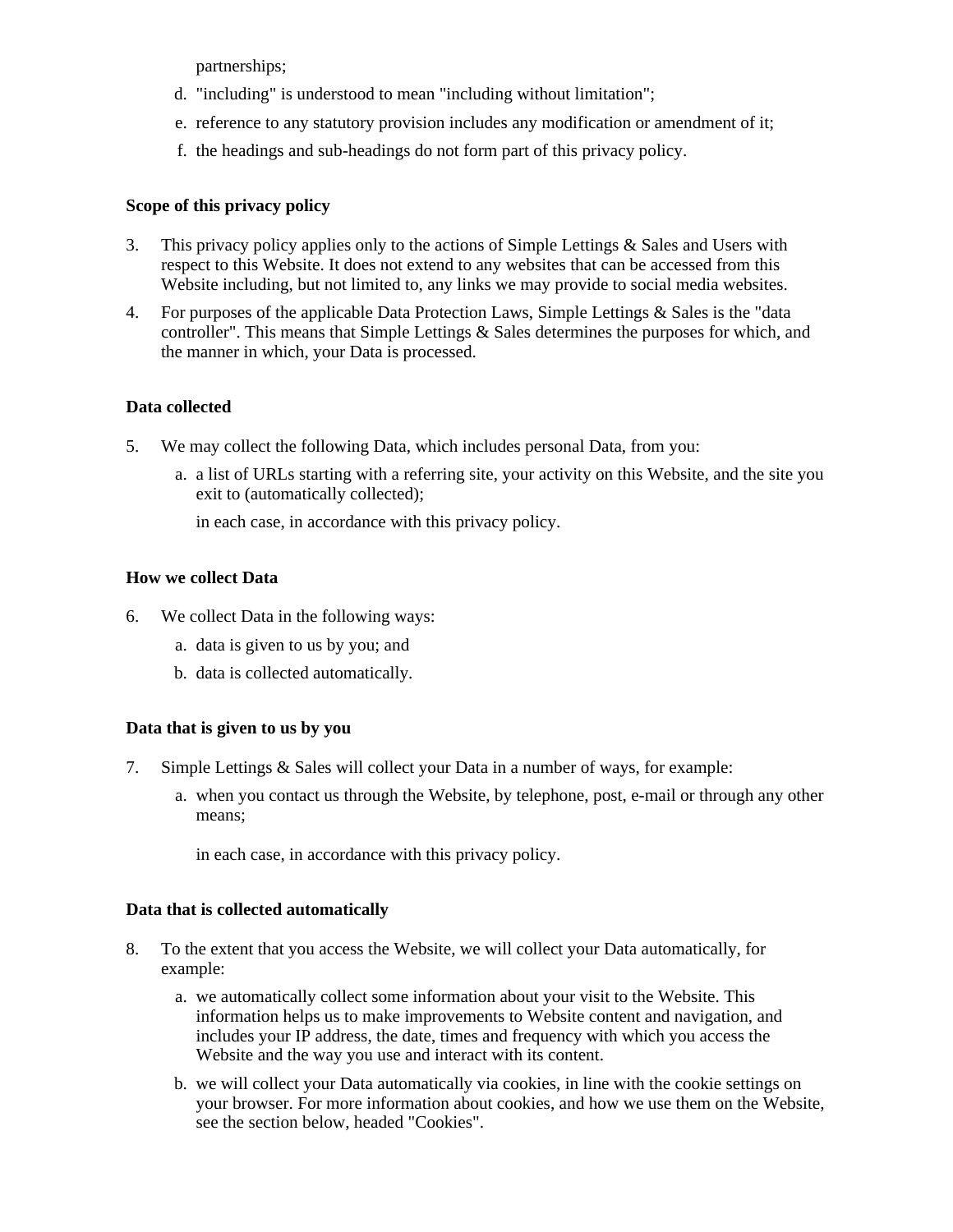## **Keeping Data secure**

- 9. We will use technical and organisational measures to safeguard your Data, for example:
	- a. access to your account is controlled by a password and a user name that is unique to you.
	- b. we store your Data on secure servers.
- 10. Technical and organisational measures include measures to deal with any suspected data breach. If you suspect any misuse or loss or unauthorised access to your Data, please let us know immediately by contacting us via this e-mail address: info@simplelettings.co.uk.
- 11. If you want detailed information from Get Safe Online on how to protect your information and your computers and devices against fraud, identity theft, viruses and many other online problems, please visit www.getsafeonline.org. Get Safe Online is supported by HM Government and leading businesses.

## **Data retention**

- 12. Unless a longer retention period is required or permitted by law, we will only hold your Data on our systems for the period necessary to fulfil the purposes outlined in this privacy policy or until you request that the Data be deleted.
- 13. Even if we delete your Data, it may persist on backup or archival media for legal, tax or regulatory purposes.

## **Your rights**

- 14. You have the following rights in relation to your Data:
	- a. **Right to access** the right to request (i) copies of the information we hold about you at any time, or (ii) that we modify, update or delete such information. If we provide you with access to the information we hold about you, we will not charge you for this, unless your request is "manifestly unfounded or excessive." Where we are legally permitted to do so, we may refuse your request. If we refuse your request, we will tell you the reasons why.
	- b. **Right to correct** the right to have your Data rectified if it is inaccurate or incomplete.
	- c. **Right to erase** the right to request that we delete or remove your Data from our systems.
	- d. **Right to restrict our use of your Data** the right to "block" us from using your Data or limit the way in which we can use it.
	- e. **Right to data portability** the right to request that we move, copy or transfer your Data.
	- f. **Right to object** the right to object to our use of your Data including where we use it for our legitimate interests.
- 15. To make enquiries, exercise any of your rights set out above, or withdraw your consent to the processing of your Data (where consent is our legal basis for processing your Data), please contact us via this e-mail address: info@simplelettings.co.uk.
- 16. If you are not satisfied with the way a complaint you make in relation to your Data is handled by us, you may be able to refer your complaint to the relevant data protection authority. For the UK, this is the Information Commissioner's Office (ICO). The ICO's contact details can be found on their website at https://ico.org.uk/.
- 17. It is important that the Data we hold about you is accurate and current. Please keep us informed if your Data changes during the period for which we hold it.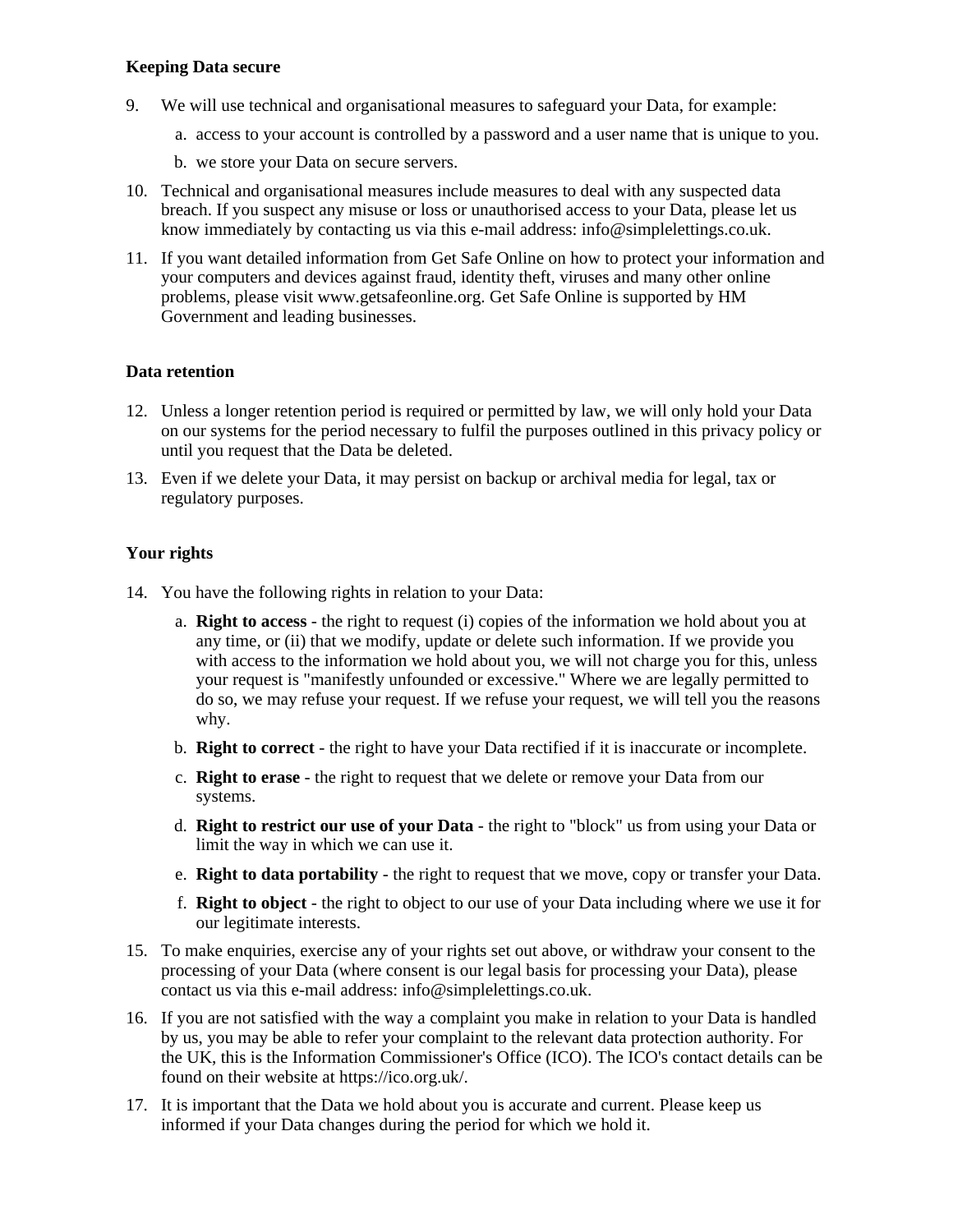## **Links to other websites**

18. This Website may, from time to time, provide links to other websites. We have no control over such websites and are not responsible for the content of these websites. This privacy policy does not extend to your use of such websites. You are advised to read the privacy policy or statement of other websites prior to using them.

## **Changes of business ownership and control**

- 19. Simple Lettings  $&$  Sales may, from time to time, expand or reduce our business and this may involve the sale and/or the transfer of control of all or part of Simple Lettings & Sales. Data provided by Users will, where it is relevant to any part of our business so transferred, be transferred along with that part and the new owner or newly controlling party will, under the terms of this privacy policy, be permitted to use the Data for the purposes for which it was originally supplied to us.
- 20. We may also disclose Data to a prospective purchaser of our business or any part of it.
- 21. In the above instances, we will take steps with the aim of ensuring your privacy is protected.

#### **Cookies**

- 22. This Website may place and access certain Cookies on your computer. Simple Lettings & Sales uses Cookies to improve your experience of using the Website. Simple Lettings & Sales has carefully chosen these Cookies and has taken steps to ensure that your privacy is protected and respected at all times.
- 23. All Cookies used by this Website are used in accordance with current UK and EU Cookie Law.
- 24. Before the Website places Cookies on your computer, you will be presented with a message bar requesting your consent to set those Cookies. By giving your consent to the placing of Cookies, you are enabling Simple Lettings & Sales to provide a better experience and service to you. You may, if you wish, deny consent to the placing of Cookies; however certain features of the Website may not function fully or as intended.
- 25. This Website may place the following Cookies:

| <b>Type of Cookie</b> | <b>Purpose</b>                                                                                                                                                                                                                                                 |
|-----------------------|----------------------------------------------------------------------------------------------------------------------------------------------------------------------------------------------------------------------------------------------------------------|
|                       | Strictly necessary cookies   These are cookies that are required for the operation of our<br>website. They include, for example, cookies that enable you to<br>log into secure areas of our website, use a shopping cart or<br>make use of e-billing services. |

- 26. You can find a list of Cookies that we use in the Cookies Schedule.
- 27. You can choose to enable or disable Cookies in your internet browser. By default, most internet browsers accept Cookies but this can be changed. For further details, please consult the help menu in your internet browser.
- 28. You can choose to delete Cookies at any time; however you may lose any information that enables you to access the Website more quickly and efficiently including, but not limited to, personalisation settings.
- 29. It is recommended that you ensure that your internet browser is up-to-date and that you consult the help and guidance provided by the developer of your internet browser if you are unsure about adjusting your privacy settings.
- 30. For more information generally on cookies, including how to disable them, please refer to aboutcookies.org. You will also find details on how to delete cookies from your computer.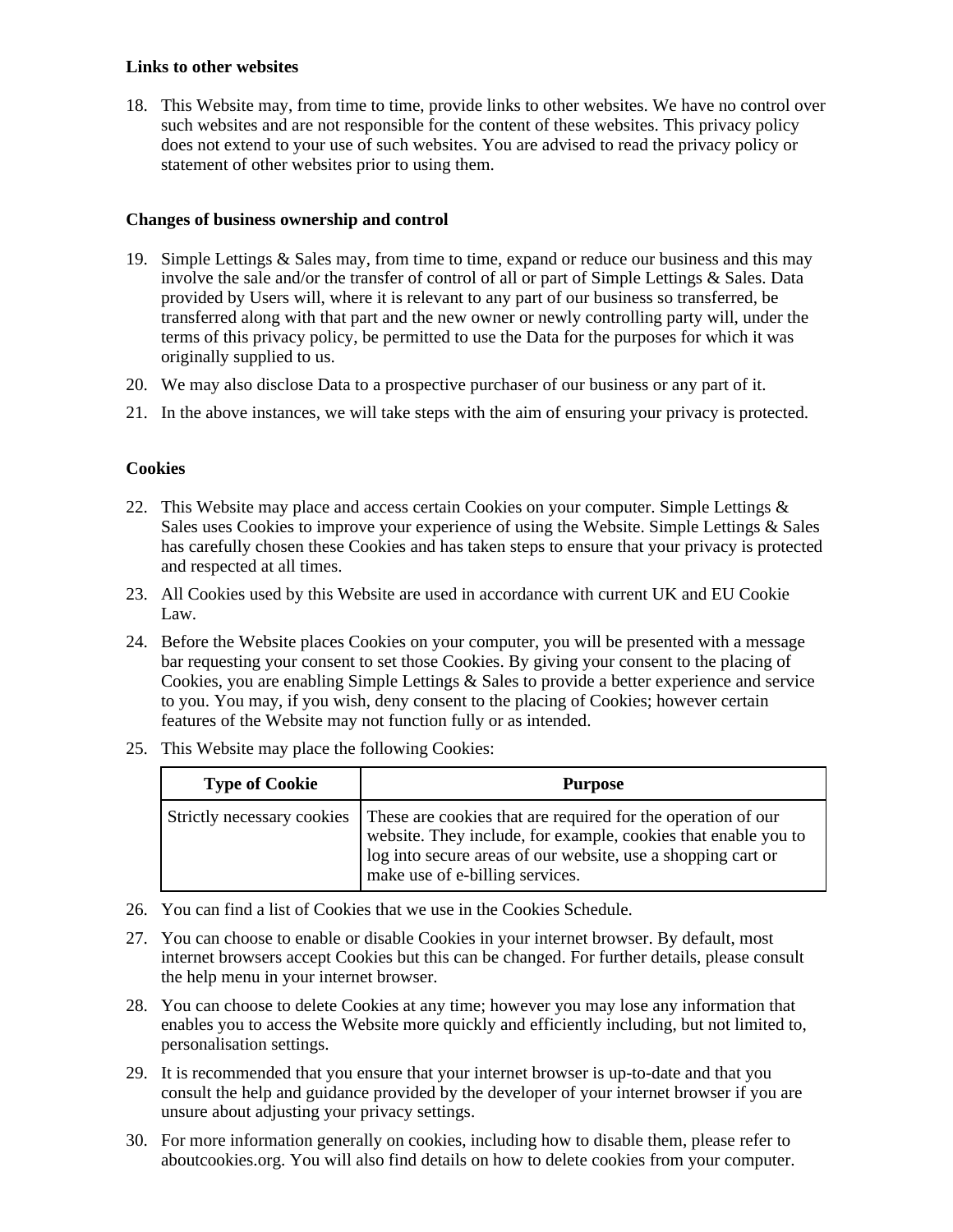## **General**

- 31. You may not transfer any of your rights under this privacy policy to any other person. We may transfer our rights under this privacy policy where we reasonably believe your rights will not be affected.
- 32. If any court or competent authority finds that any provision of this privacy policy (or part of any provision) is invalid, illegal or unenforceable, that provision or part-provision will, to the extent required, be deemed to be deleted, and the validity and enforceability of the other provisions of this privacy policy will not be affected.
- 33. Unless otherwise agreed, no delay, act or omission by a party in exercising any right or remedy will be deemed a waiver of that, or any other, right or remedy.
- 34. This Agreement will be governed by and interpreted according to the law of England and Wales. All disputes arising under the Agreement will be subject to the exclusive jurisdiction of the English and Welsh courts.

## **Changes to this privacy policy**

35. Simple Lettings & Sales reserves the right to change this privacy policy as we may deem necessary from time to time or as may be required by law. Any changes will be immediately posted on the Website and you are deemed to have accepted the terms of the privacy policy on your first use of the Website following the alterations.

You may contact Simple Lettings & Sales by email at info@simplelettings.co.uk.

## **Attribution**

36. This privacy policy was created using a document from [Rocket Lawyer](https://www.rocketlawyer.co.uk/) (https://www.rocketlawyer.co.uk).

## **19 October 2018**